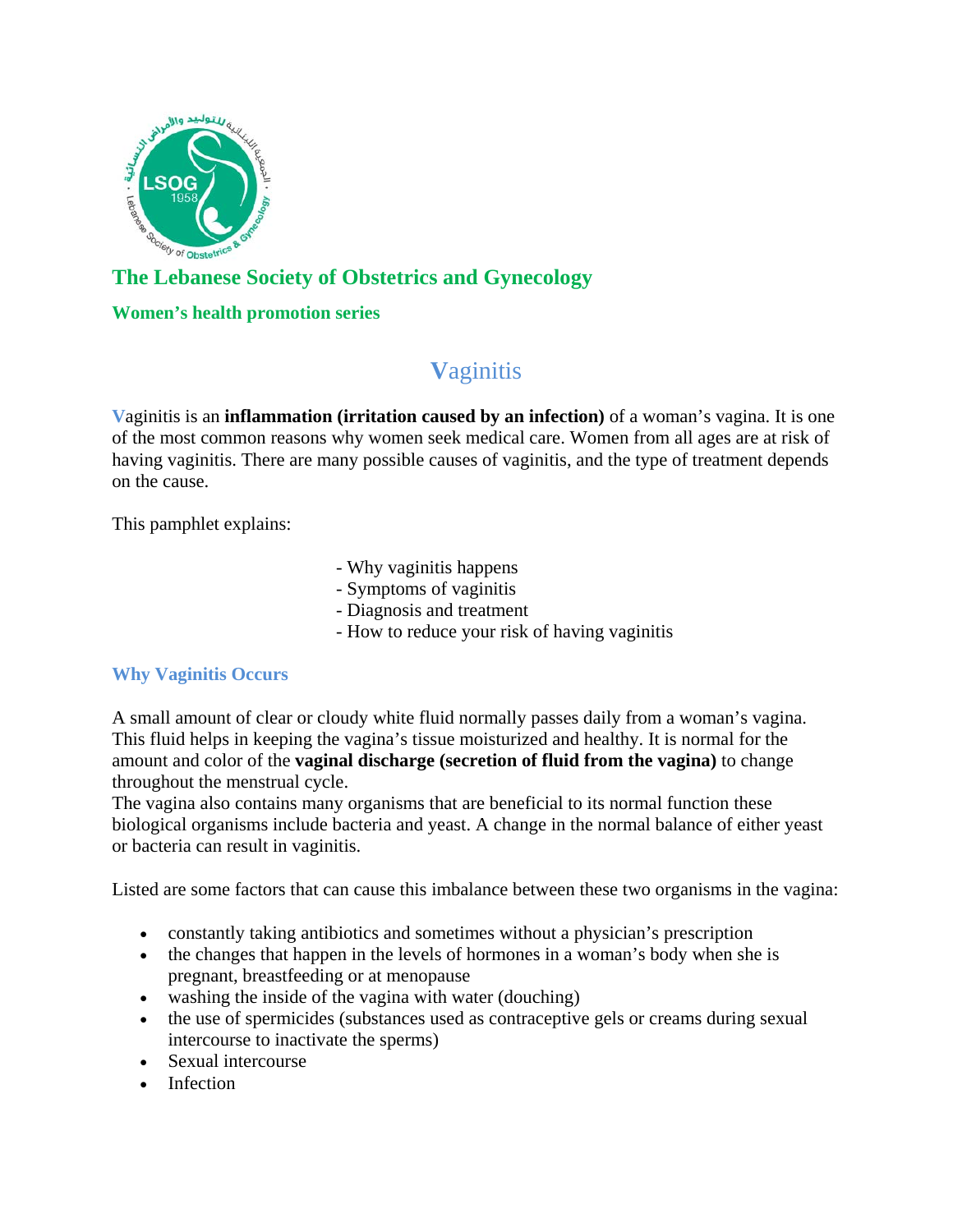If a change in the normal balance occurs, the tissues in the vagina may become inflamed. Vaginitis may cause itching, burning, a bad odor, or a large amount of discharge.

# **Diagnosis and Treatment**

To diagnose vaginitis, your gynecologist will take a sample of the discharge from your vagina and this sample will be tested to understand the reasons behind any unusual symptoms. Do not use any vaginal medication for at least 3 days before you see the doctor so that the results of the tests will not be affected. Also, do not douche (wash the inside of your vagina with water), do not have sexual intercourse and do not use spermicides before your clinical visit.

Treatment depends on the cause of the vaginitis. Treatment may be a pill taken orally or a cream that is inserted into the vagina. It is important to follow your health care provider's instructions exactly. Do not stop medication before the physician tells you to do so even if the symptoms go away because the infection could still be present. If symptoms do not go away after the treatment is finished, or if they return, contact your health care provider. A different treatment may be needed

# **Types of Vaginitis**

# *Yeast Infection*

A yeast infection also is known as **Candidiasis (an infection that is caused by the overgrowth of a type of fungi called Candida normally present in small number in the vagina)**. It is one of the most common types of vaginitis.

# **Why does it happen?**

It can be caused by the overuse of antibiotics. The antibiotics kill vaginal bacteria, which normally make sure that the yeast number does not increase significantly. When these bacteria die; an imbalance is created and the yeast can then overgrow. Pregnancy can increase the risk of yeast infection because of changes in the body's hormone levels. Women with **diabetes mellitus (a condition where the levels of sugar in the blood are too high)** also are at increased risk of having vaginitis.

Overgrowth of yeast can occur if the body's immune system (which protects the body from disease) is not working well. For example, in women infected with HIV, **human immunodeficiency virus (a virus that attacks certain cells and weakens the body's immune system),** yeast infections may be severe. The symptoms may not go away, even with treatment, or may return. In many cases, the cause of a yeast infection is not known.

#### **Symptoms.**

The most common symptoms of a yeast infection are itching and burning of the area outside the vagina called the **vulva**. The burning may be worse when the woman urinates or has sexual intercourse. The vulva may be red and swollen. Some women with yeast infections notice an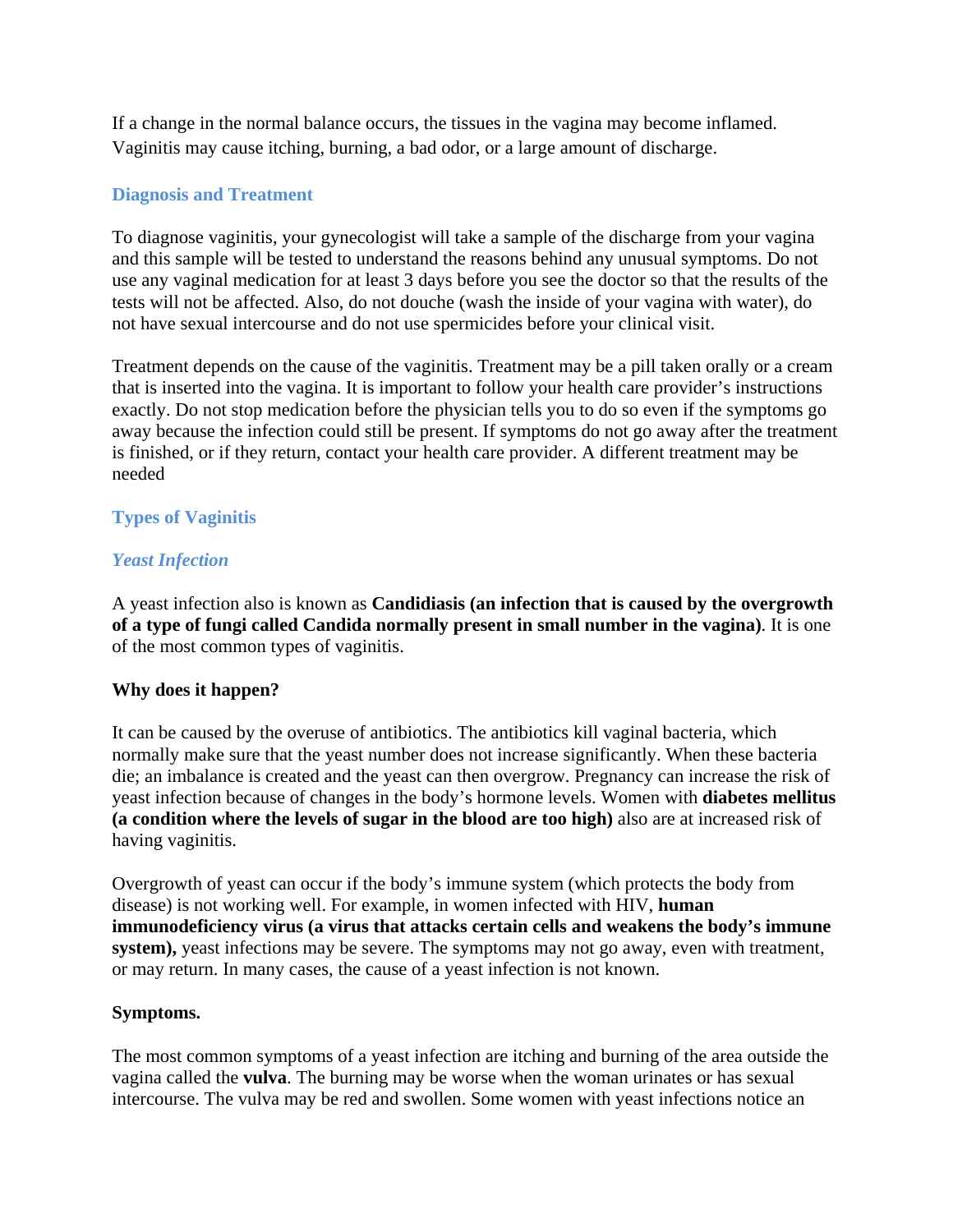increase or a change in color or odor of their vaginal discharge. Other women do not notice any change in discharge.

# **Treatment.**

Yeast infections can be treated either by placing medication into the vagina or by taking a pill. In most cases, treatment of male sex partners is not necessary.

Some women treat themselves with a yeast infection medication without a physician's prescription when they have symptoms of vaginitis. These treatments are safe and often effective. But many women think that they have a yeast infection when they actually have another problem. In these cases, a medication for a yeast infection will not work. It also may cause a delay in proper diagnosis and treatment of the actual problem. That is why it is preferred to consult a health care provider whenever a woman feels such symptoms.

#### **See your health care provider in case:**

- This is the first time you have vaginal symptoms.

-You have had a yeast infection before (prior to using an over-the-counter medication to treat your symptoms.)

-If you have used an over-the-counter medication and your symptoms do not go away.

#### *Bacterial Vaginosis*

#### **Cause.**

Bacterial vaginosis is caused by an imbalance in the types of normal bacteria that live in the vagina.

#### **Symptoms.**

 The main symptom is increased discharge with a strong strange odor. The odor may be stronger during your menstrual period or after sex. The discharge usually is thin and dark or dull gray, but may have a greenish color. Itching is not common but may be present if there is a lot of discharge.

#### **Treatment.**

Several different antibiotics can be used to treat bacterial vaginosis. Some examples of antibiotics are metronidazole and clindamycin. They can be taken by mouth or inserted into the vagina as a cream or gel. Sexual partners do not need to be treated.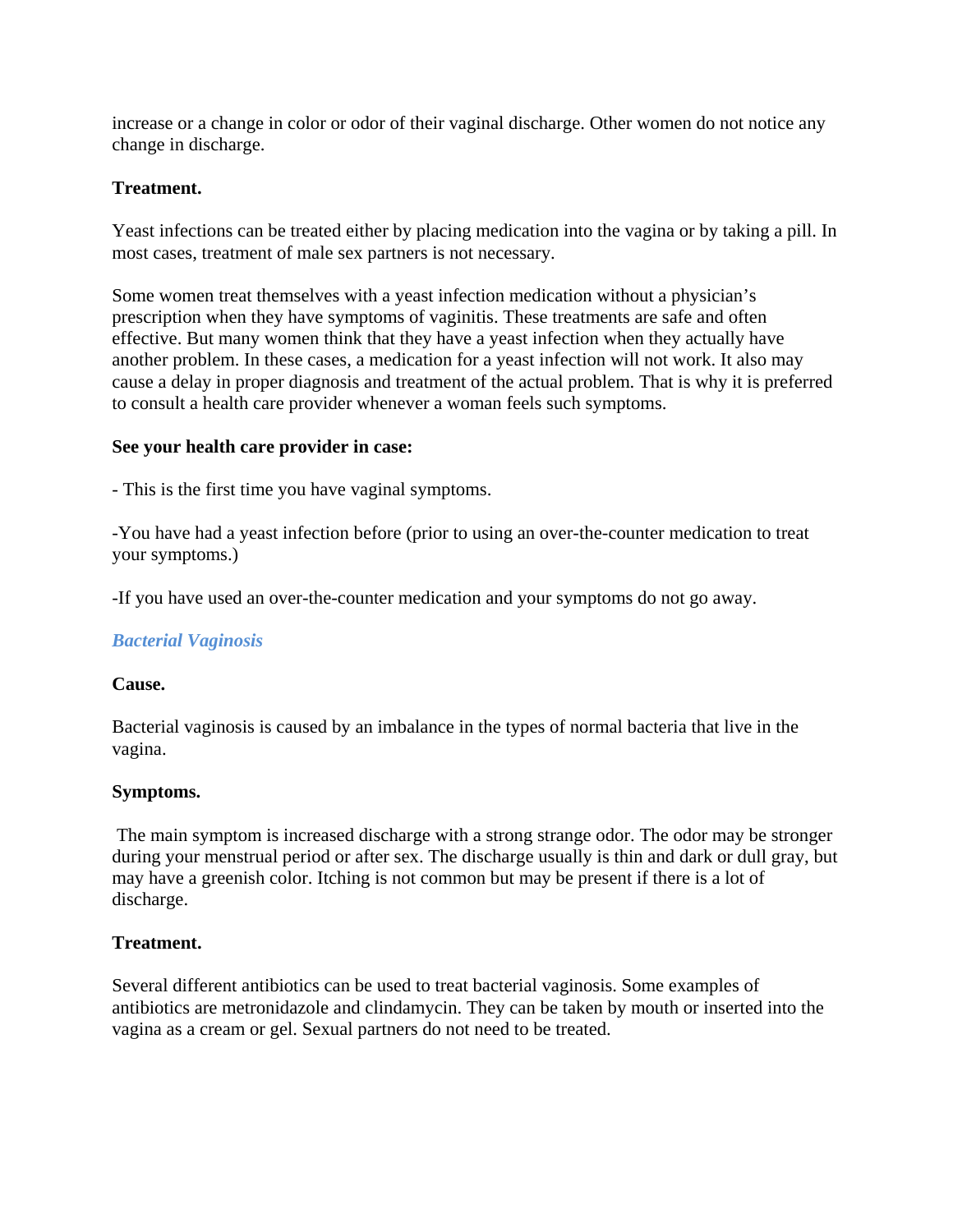When metronidazole is taken by mouth, it can cause side effects in some patients. These include nausea, vomiting, and darkening of urine. Do not drink alcohol when taking metronidazole. The combination can cause severe nausea and vomiting.

Bacterial vaginosis often reappears. It may require repeated treatment. In some cases, longer treatment for 3 to 6 months may be needed.

# *Trichomoniasis*

# **Cause.**

Trichomoniasis is a condition caused by the microscopic parasite Trichomonas vaginalis. It is an STD (sexually transmitted disease: a disease that is transferred from sexual contact*)*. Women who have trichomoniasis are more at risk of getting STDs.

# **Symptoms.**

Signs of trichomoniasis may include a yellow-gray or green vaginal discharge. The discharge may have a strange odor. There may be burning, irritation, redness, and swelling of the vulva. Sometimes there is pain during urination.

# **Treatment.**

Trichomoniasis usually is treated with metronidazole by mouth, either a single dose or a dosage taken over 7 days. A single dose of another drug, called tinidazole, also can be used. Sexual partners must be treated to prevent the infection from recurring. You should not have sexual intercourse until you and your partner have received treatment.

# *Atrophic Vaginitis*

#### **Cause.**

This condition is not caused by an infection but can cause a discharge and vaginal irritation. It may occur any time when female hormone levels are low, such as during breastfeeding and after menopause.

#### **Symptoms.**

Symptoms include dryness, itching, and burning. Other symptoms include abnormal vaginal discharge and pain during sexual intercourse.

#### **Treatment.**

Atrophic vaginitis is treated with estrogen (a female hormone) that is applied inside the vagina. It is available as a cream, tablet, or ring. Using a lubricant also may be helpful to avoid pain during intercourse.